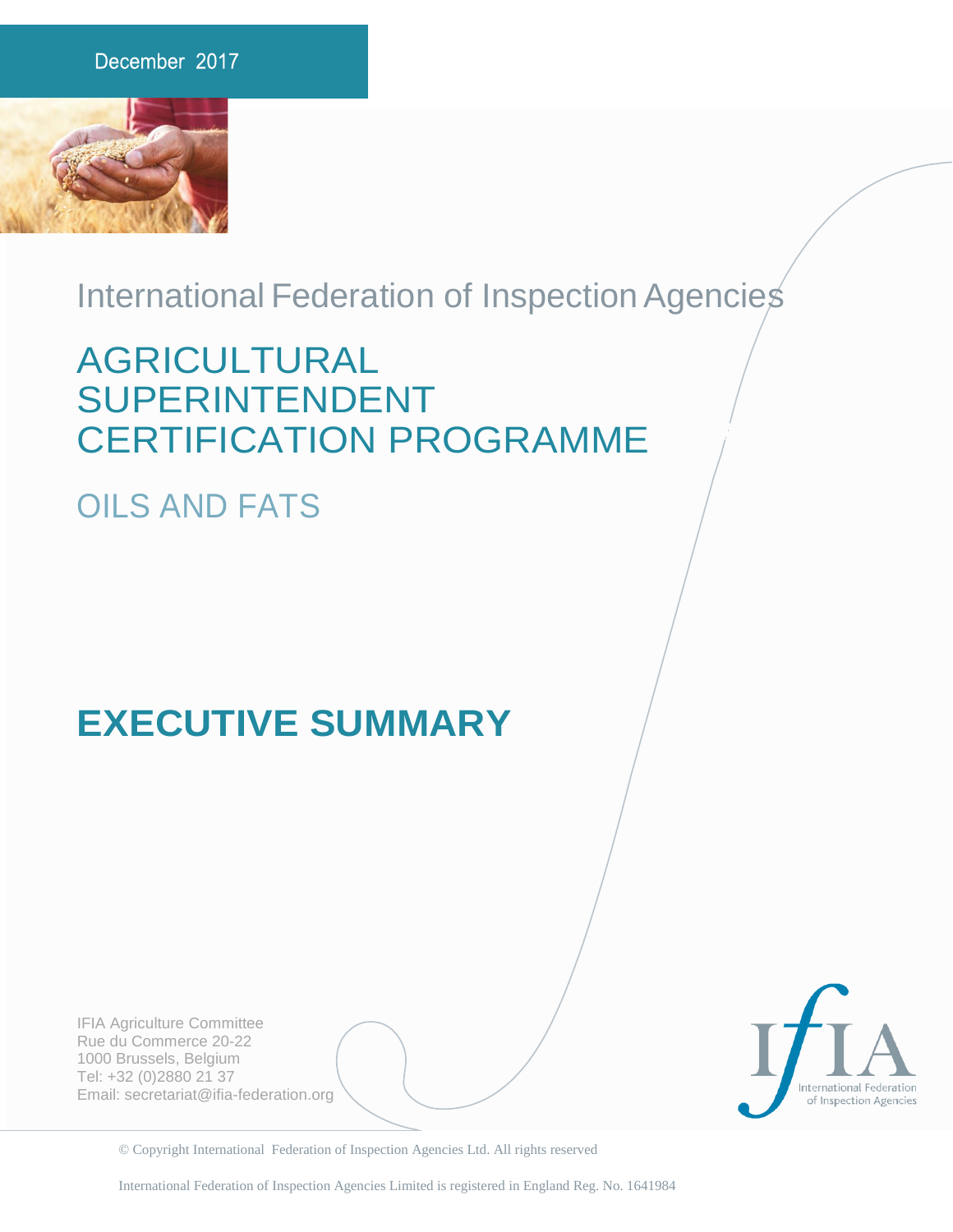

#### **INTRODUCTION**

The Agricultural Superintendent Certification Programme was introduced in 2014 as an international scheme to provide a uniform standard to be met by individual agricultural superintendents. Certification includes an independently monitored examination together with confirmation of the training and experience provided by the employer. To date, over 500 agricultural superintendents all over the world have been registered for the programme.

By providing certification for individual superintendents, the IFIA programme compliments FOSFA certification which applies to the superintending companies. FOSFA support the programme and provided assistance in its development.

The Agricultural Superintendent Certification Programme is open to IFIA members and to nonmember organisations who can register for the programme. Its main objective is to set a standard of attainment for individual superintendents such that clients can be confident that superintendents attending their cargos have the necessary knowledge and skills to perform their duties. The programme also provides the first and only recognised qualification for superintendents, providing individual incentive and helping to harmonise the skills and competences of agricultural superintendents worldwide.

The programme is overseen by the IFIA Agricultural and Vegetable oils committee who carry out regular reviews and updates of the programme content to ensure that it remains current and with the aim of continually improving standards.

#### **REQUIREMENTS**

#### **TRAINING**

To qualify for the programme, superintendents must have a minimum of six months' work experience and have completed a series of specified training tasks.

Model training record books are provided which may be used to record training activities and these books, or internal company records, are requested by IFIA at random for audit. All individual applications are subject to review and approval by IFIA.

#### **EXAMINATIONS**

A set of approximately 500 test questions has been developed to cover all aspects of oils and fats cargo inspection. These are provided for download from the IFIA website for training and examination preparation. The examination is conducted in the English language but translations will be provided in the future in line with demand (the Petroleum Inspector examination is available in five languages).